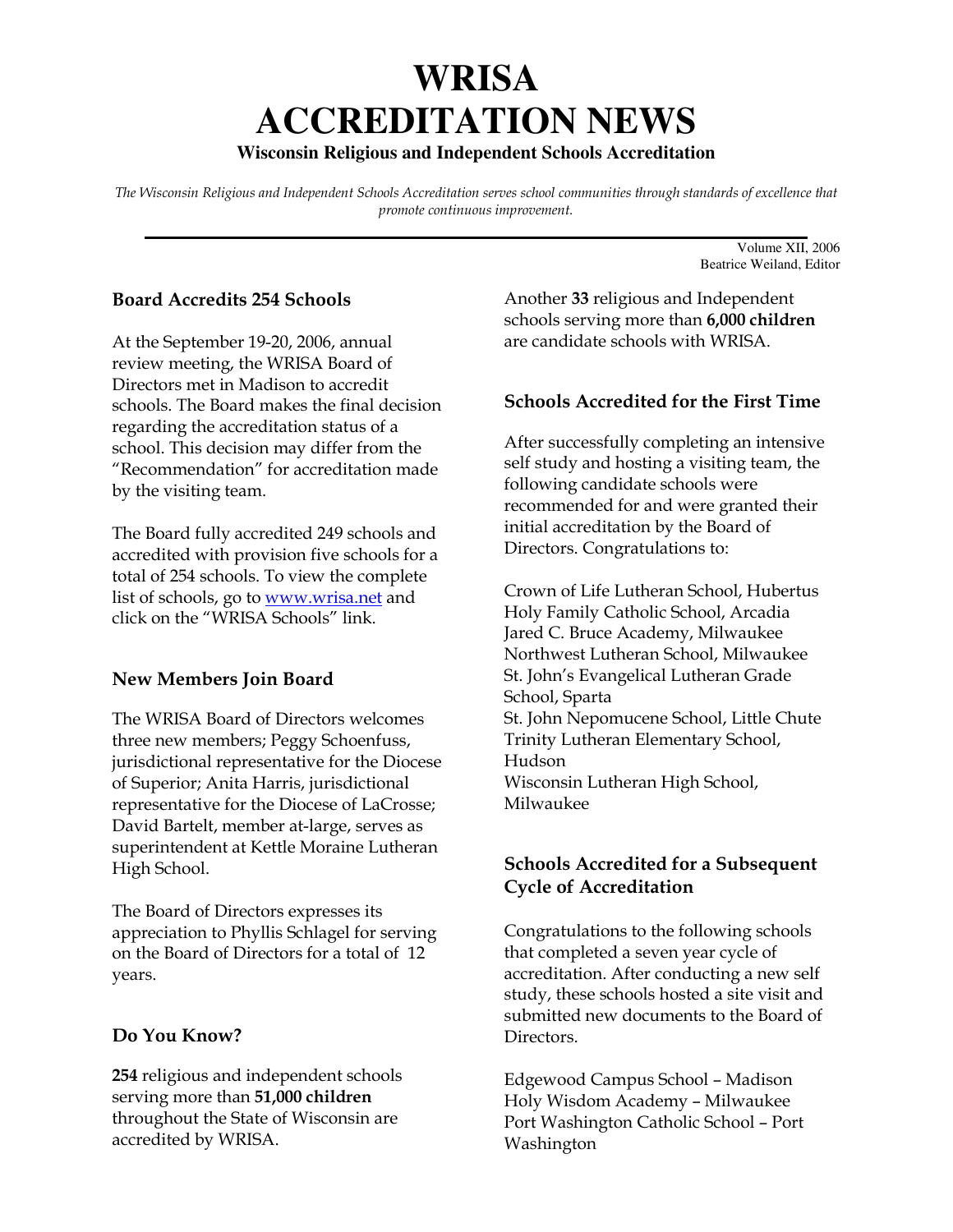Providence Catholic School – Kansasville Shepherd of the Hills School – Eden St. Adalbert School – Milwaukee St. Catherine School – Milwaukee St. John Kanty School – Milwaukee St. John the Baptist School - Jefferson St. Josaphat School – Milwaukee St. Joseph School - Menomonie St. Mary Parish School – Mayville St. Mary School – Milwaukee St. Mary School – New Richmond St. Monica School – Whitefish Bay St. Philip Neri School – Milwaukee St. Sebastian School – Milwaukee St. Sebastian School – Sturtevant

## WRISA Schools Eligible for WHEFA **Grants**

The Wisconsin Health and Educational Facilities Authority (WHEFA) serves as the conduit for private educational and health institutions to access low cost capital financing for both new and existing construction loans.

For more information regarding WHEFA please go to www.whefa.com.

## Board Revises Standards and Self Study Document

In an effort to improve the accreditation process and promote ongoing school improvement, the Board of Directors has revised the Standards. The result is a set of Standards that are more streamlined and current to today's educational setting. Standards include "Quality Indicators" that serve as a barometer for how well the school meets the intent of the Standard. The Board also developed two additional Standards for schools with Early Childhood and/or Extended Day Programs.

The new Standards and Quality Indicators serve as the self study instrument, and will be the tool used by the visiting team to evaluate a school's compliance with WRISA standards.

The new Standard statements. Member and Candidate schools will be able to access the Standards with Quality Indicators online at www.wrisa.net in the near future.

## STANDARD 1: Foundational **Statements**

Principle/Standard: The identity and unique purpose of a religious and independent school is rooted in its foundational statements that specify its vision, mission, and core values. The foundational statements are cooperatively identified, clearly stated, and mutually accepted, and direct the learner throughout his/her educational and formational experience.

## STANDARD 2: Communication and Community Relationships

Principle/Standard: Members of the school community have developed, implemented, and communicated an effective schoolcommunity interaction plan to: (1) strengthen the school and community; (2) facilitate support for the school; and (3) provide opportunities for parent education and participation in the activities of the school that encourages cooperation and collaboration among home, school, religious, and civic communities.

## STANDARD 3: The Environment for Teaching and Learning The Climate of the School and Classroom

Principle/Standard: School climate may be defined as the combination of those qualities of the school environment that affect the attitudes, behavior, and achievement of the people involved in its operation – students, parent/family members, administrators, faculty, staff, governance/consultative body, and members of the faith and civic communities. In quality schools, the adults and students care for, respect, and trust one another.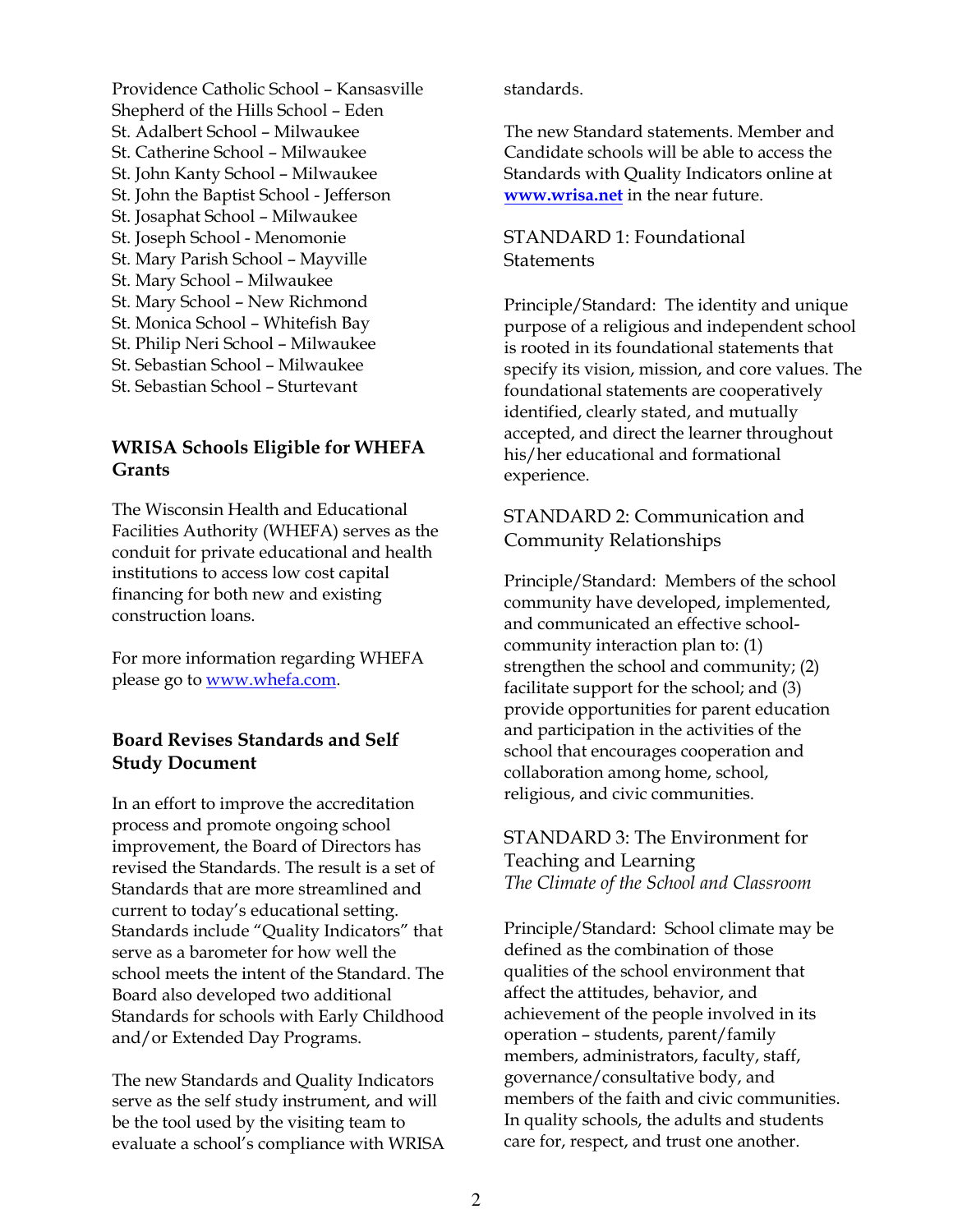School personnel believe that all children are able to learn. Students and staff expect to be successful as life-long learners. Morale is high and social and academic growth are continuous. The environment for teaching and learning is the lived experience of the foundational statements of the school.

## STANDARD 4: Leadership and Governance

The Responsibility for the Educational and Organizational Effectiveness of the School

Principle/Standard: An effective school community operates under the guidance of a governing/consultative body and the leadership and management of an administrator. The members of this body and the administrator fulfill their roles and responsibilities in a manner that supports the foundational statements of the school community.

## STANDARD 5: Resources Human (5.01), Financial (5.20), Physical (5.30)

Principle/Standard: An effective school has a qualified staff supported by the financial and physical resources necessary to advance the foundational statements of the school. A professional and competent staff is provided in sufficient numbers to support student learning. Professional development and support services are aligned with quality planning needed to accomplish the school improvement plans of the school.

## STANDARD 6: Learning and Teaching Curriculum, Assessment, Strategies

Principle/Standard: An effective learning environment is the hallmark of a religious and independent school in so far as it provides a guaranteed and viable curriculum, an assessment program which reports the proficiency and achievement of the learner, and research-based instructional strategies which foster active meaningful engagement in learning. The professional instructional staff, under the guidance of the administrator,

develops this learning environment which is based on standards for content, disposition, and process so as to encourage the learner's development of critical and creative thinking skills, problem solving ability, and performance skills.

## Standard 7: Materials and Resources for Learning Instructional Media and Technology

Principle/Standard: An effective learning environment in a religious and independent school is enhanced with materials and resources for the learner which includes instructional media and technology.

## Standard 8: Student Services to Support the Learner

Principle/Standard: The intellectual, social, emotional, physical, and spiritual growth and development of the learner are supported by all members of the school community. Student services are provided for all learners with the understanding that each learner is given opportunities to develop his/her abilities and talents.

## STANDARD 9: School Improvement Program

Strategies and Tools for Improving the School

Principle/Standard: The members of the school community plan to ensure the continuous effectiveness of the school and its programs for students.

## STANDARD A: Early Childhood Education

Principle/Standard: An early childhood program reflects a developmentally appropriate learning environment. This environment is both age and individual appropriate.

### STANDARD B: Extended Day

Principle/Standard: The role of the school as an advocate of quality extended school day